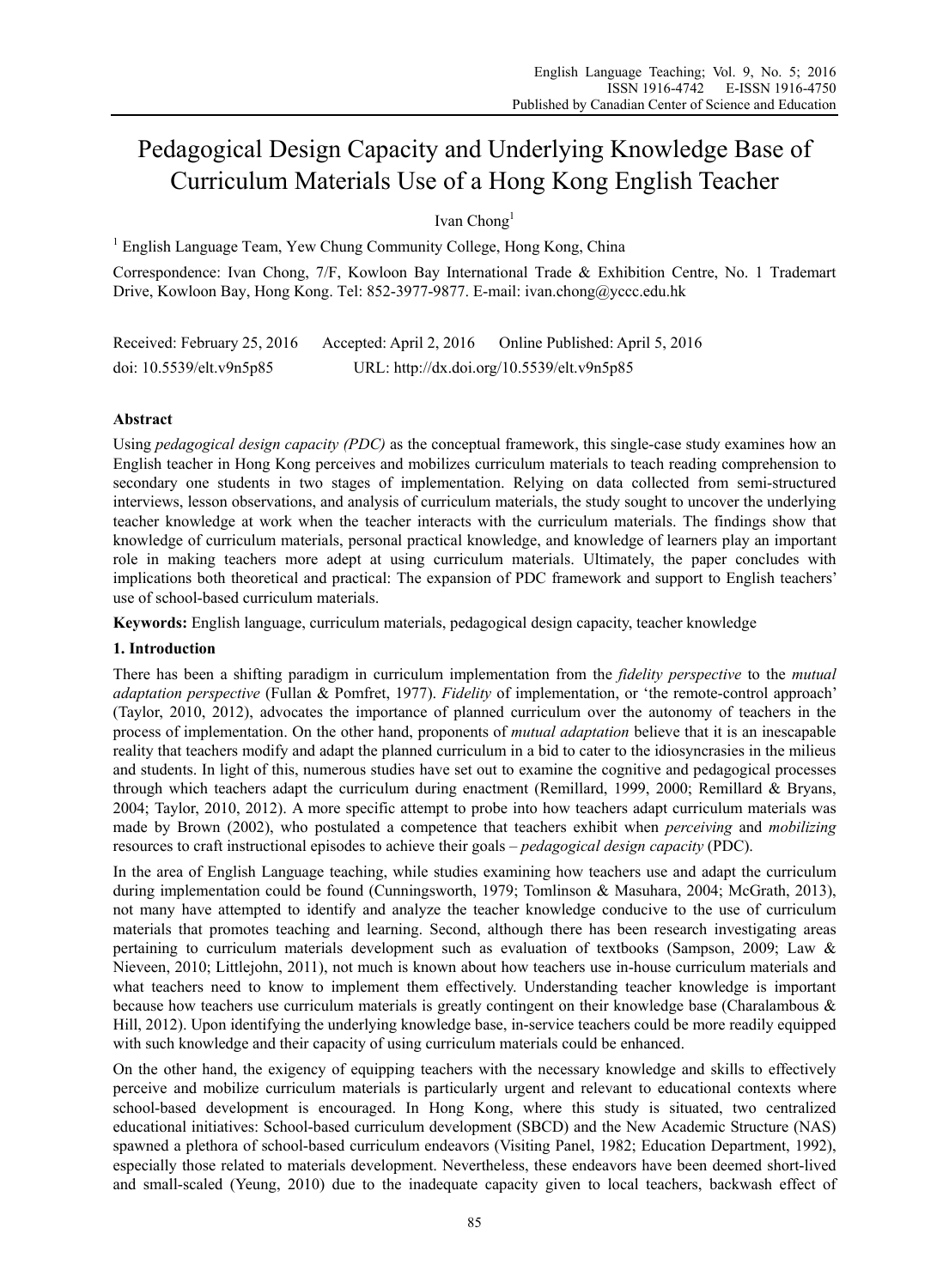examination, and most fundamentally, the lack of skills and knowledge of teachers to design and use in-house curriculum materials (Day, Stobart, Sammons, Kington, & Gu, 2007). A more recent educational reform in Hong Kong was the NAS implemented in 2009. Amongst the myriads of structural and organizational changes, one that exerted a direct impact on teaching practice would be the introduction of the new curriculum and assessment guides for the core and elective subjects. *The English Language Curriculum and Assessment Guide (Secondary 4 – 6)* published by the Curriculum Development Institute (2007) presents a curriculum framework which stresses 'flexible and diversified modes of curriculum planning' and 'effective learning, teaching and assessment' (p. 7) in order to expose students to a wide range of interpersonal skills, knowledge, and experience. Despite the provision of detailed schemes of work and resource packages, in-service English teachers still find it hard to use and adapt the often-too-exhaustive resources and curriculum materials provided to suit the needs of their students.

Motivated by the paucity of research intersecting teachers' use of curriculum materials and teacher knowledge, and the practical exigencies that English teachers lack the knowledge to develop and use in-house materials, the study examines how an experienced English teacher in a secondary school used a set of in-house curriculum materials to teach two reading comprehension lessons. By reporting how she used and adapted the materials and analyzing the knowledge base underneath, the study adds new knowledge to existing research on curriculum materials development and use.

## *1.1 Pedagogical Design Capacity*

Pedagogical design capacity (PDC) is the capacity enabling teachers to engage in the design activities of teaching through two actions: perceiving and mobilizing existing resources (personal and curricular) to craft instructional episodes (Pea, 1993; Ball & Cohen, 1999; Brown, 2002; Brown & Edelson, 2003; Brown, 2009). Referring to Brown and Edelson (2003), *perceiving* is defined as teachers' act of recognizing and interpreting existing resources, evaluating limitations of classroom setting, and balancing tradeoffs while Remillard (2005) describes it as teachers' ability to recognize and notice potential resources. On the other hand, *mobilizing* emphasizes teachers' enactment to 'devise strategies' and act on or with the resources (Brown & Edelson, 2003; Land, 2011). To be more specific to the study, I further categorize perceiving and mobilizing into *preactive* and *interactive* (Clark & Peterson, 1986; Richards, 1996; Borg, 2006; Remillard, 2009). To put into the context of the study, *preactive perception* refers to teachers' action of recognizing, noticing, interpreting, and evaluating curricular resources and students before instruction while *interactive perception* denotes all those actions done during lessons. Similarly, teachers' selection and adaptation of curriculum materials before lesson are referred to as *preactive mobilization* whereas materials selection and adaptation done during lesson are called *interactive mobilization*.

Conducted in the context of Mathematics education, a number of studies have examined PDC in novice and experienced teachers and how it could be developed. Davis, Beyer, Forbes, and Stevens (2007) examined how PDC could be promoted through teachers' narratives. In a study investigating how four expert teachers mobilize their resources to design teaching episodes to engage students in doing mathematics, Land (2011) found that these expert teachers who possessed high PDC exhibited strong student knowledge. The above studies shed light on the possibility of developing teachers' PDC through in-service and on-going teacher professional development as well as making known one type of knowledge that teachers with high PDC possess i.e. knowledge of learners. These studies confirmed that there exists a bridge between two lines of research: teachers' use of curriculum materials and teacher knowledge. Nonetheless, their focus was on Mathematics education and only one type of teacher knowledge was identified. With English Language Teaching in mind, the present study aims to address this research gap to identify other types of knowledge through analyzing how an experienced English teacher perceived and mobilized in-house curriculum materials.

## *1.2 Teacher Knowledge and Its Relevance to Use of Curriculum Materials*

Among the plethora of research setting out to conceptualize teacher knowledge, the seven types of teacher knowledge identified by Shulman (1987): *subject-matter knowledge* (Shchultz, 2002), *pedagogical content knowledge* (Hashweh, 2005), *curricular knowledge, general pedagogical knowledge, knowledge of learners and their characteristics* (Arends, 2004; Rahman, Scaife, Yahya, & Jalil, 2010)*, knowledge of educational contexts, and knowledge of educational ends* are deemed one of the most comprehensive and representative construct. On the other hand, representing a more individualistic and personal facet of teacher knowledge were the works by Elbaz (1981) and Clandindin and Connelly (1987, 1996), which postulated the concept of teachers' *personal practical knowledge* (PPK). PPK refers to 'a cognitive and affective understanding of the personal knowledge of teachers' (Clandindin et al., 1987, p. 499) and it is defined as 'knowledge, which is experiential, embodied, and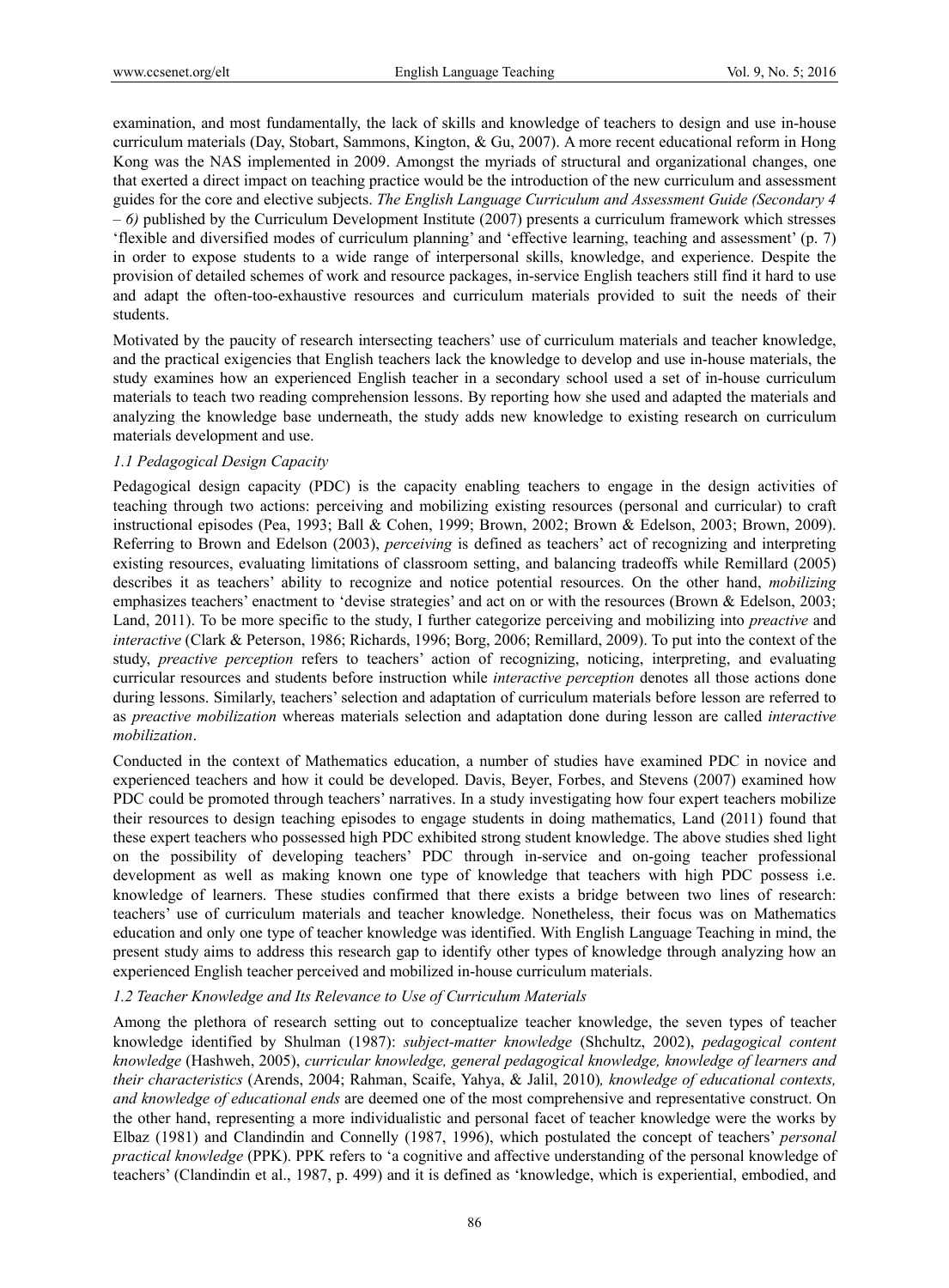reconstructed out of the narratives of a teacher's life' (p. 490). Clandindin et al. (1987) believe that through understanding the personal knowledge of teachers, researchers can gain access to a more productive understanding of the meaning of being a teacher and a learner. The introduction of practical knowledge signals a new perspective of understanding teacher knowledge as being more individualistic which can be developed through the interaction between teachers and the educational landscape (Clandinin et al., 1996).

The connection between teachers' use of curriculum materials and their knowledge base is well documented in research. Researchers of teacher knowledge (Brown, 2002, 2009; Kennedy, 2010; Charalambous et al., 2012) posit that teachers' use of curriculum materials is influenced by their knowledge; and by looking into the two resources (curriculum materials and teacher knowledge) in tandem with other contextual factors, it throws light on understanding how teachers can be prepared and equipped with the knowledge to perceive and mobilize curriculum materials effectively.

## **2. The Study**

#### *2.1 Research Questions*

The study addresses the following research questions:

1) How does an experienced English teacher utilize her PDC to perceive and mobilize curriculum materials for teaching reading comprehension preactively and interactively?

2) What kinds of teacher knowledge does she draw upon to perceive and mobilize curriculum materials in her teaching of reading comprehension?

#### *2.2 Participants and Scope*

The participant of this study, Jessie (pseudonym) is an experienced English Language teacher who has 28 years of experience teaching in local secondary schools in Hong Kong. Prior to working in the present school, she has worked full-time in two private schools as well as served as supply teacher teaching English and History. She studied English, English Literature, and Education in her undergraduate years before receiving her Diploma in Education. She is currently the panel chair of the English Department in the secondary school in which the study was conducted. She teaches Secondary 1, 4, and 6 English Language (Note 1). Jessie was selected to be the participant of this study based on the 'theoretical sampling' method (Strauss & Corbin, 1998), which seeks participants who can lead to an in-depth understanding of the research topic. Jessie was a very experienced teacher and she was responsible for developing some materials for Secondary 1 and Secondary 4 to facilitate the development of the school-based curriculum. She was invited to participate in the study because her experience would contribute significantly to the understanding of the research questions. Despite its limitation to generalize findings, the study adopted a case study method because it is relevant to the purpose of the study, to explain the complexities of a present phenomenon within a real-life context (how an English teacher uses curriculum materials and why) (Yin, 2009).

This study focuses on one Secondary 1 class that Jessie teaches. This remedial class comprises 16 students. With the number of students less than the regular classes and elite classes (25 students), teachers can devise more suitable teaching strategies and activities to help the less-abled students. Every cycle, the Secondary 1 students have 7 English lessons and each lesson lasts for 55 minutes. The scheme of work for Secondary 1 consists of reading comprehension, grammar teaching, routine writings, listening exercises, and speaking activities. In this study, a reading unit (two 55-minute lessons) for Secondary 1 students was observed and analyzed. Jessie taught a unit (It's Hiking Season!) from *Junior Thematic Anthology (Set A)* published by Oxford University Press. When teaching the unit, Jessie used the texts (a webpage article and a poem) provided in the textbook alongside some in-house materials, including PowerPoint to teach vocabulary and activity worksheets. These in-house materials were either developed by another teacher teaching the same level or by Jessie herself.

## *2.3 Data Collection and Analysis*

Semi-structured interviews, lesson observations and analysis of curriculum materials were methods used for collecting and triangulating data. All interviews, both formal and informal, were conducted in Cantonese as requested by the participant because she felt she was not acquainted with the research topic and that speaking in her first language would allow her to express her ideas more freely. These interviews were translated and transcribed into English by the author. All the transcriptions and translations were sent to the respondents for member check (Merriam, 1988). After the interviews were transcribed, follow-up questions were written on the margins of the transcription for the participant to respond to in order to clarify some ideas or follow up on important ideas. Interview data were analyzed using inductive coding. Categories were identified and later regrouped into larger themes. Two major themes were identified: (1) one pertains to the *ways* the participant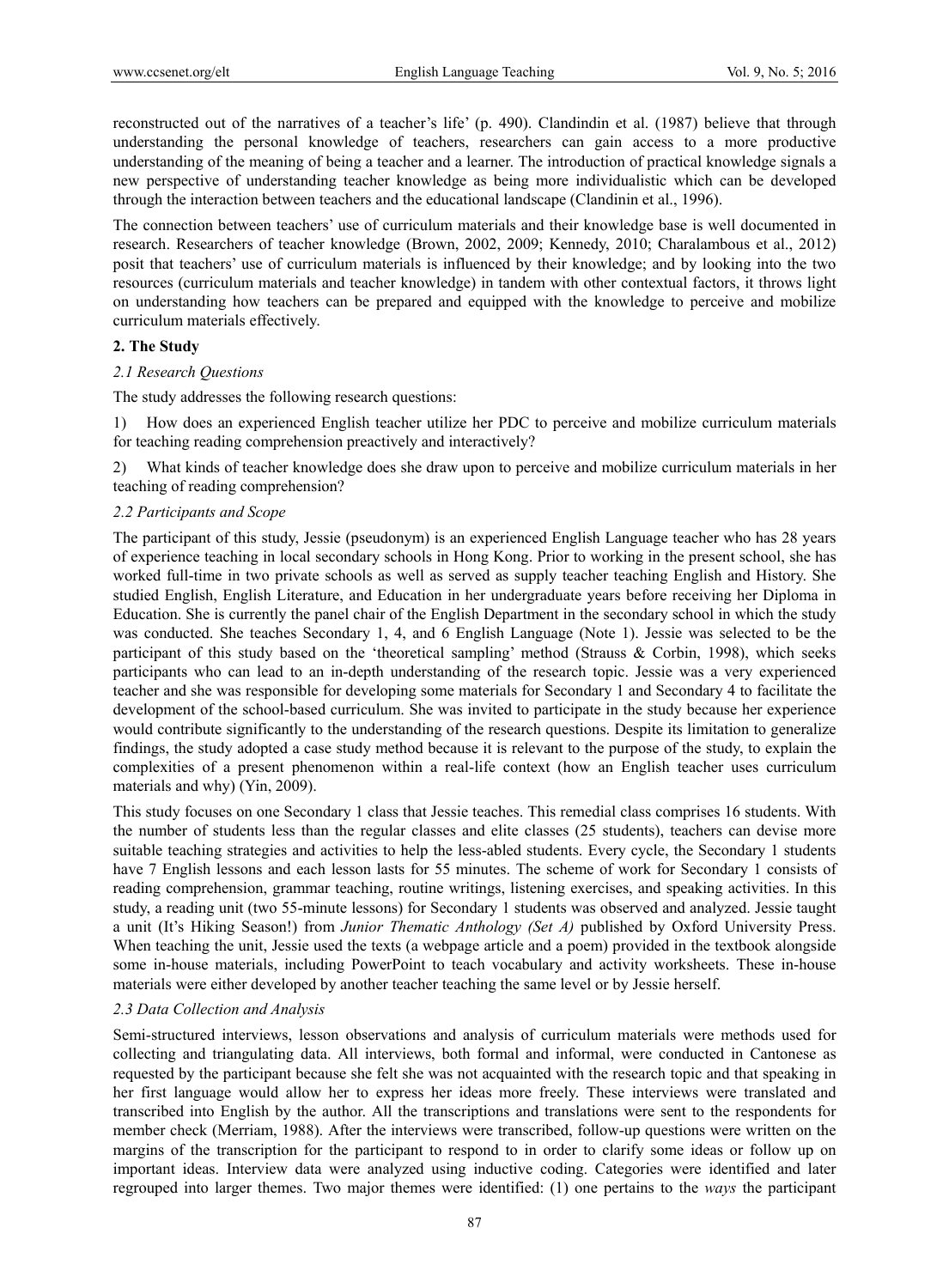perceives and mobilizes curriculum materials before and during instruction; (2) the other is about the implied types of *knowledge* that the teacher possesses in order to bring about such perceiving and mobilizing.

First, a semi-structured interview was conducted to elicit information concerning the participant's background (e.g. educational background, teaching experience, etc.) and her orientation of using curriculum materials. The interview protocol was derived from Taylor's (2010) study on the interaction between teachers and their textbooks. After the semi-structured interview, the researcher and the participant discussed the research timeline and topic to be observed. It was decided that one unit (It's Hiking Season!) from *Junior Thematic Anthology (Set A)* would be observed, making up a total of two lessons. This unit was chosen because it was the only unit, during the period of data collection, in which in-house materials were used. Before each lesson observation, the participant completed a lesson overview outlining the basic timeline of the lesson and the lesson materials to be used.

All lessons observed were recorded using a DV camera and field notes were taken focusing on individual teaching activities, how the materials were used, and the structure of the activities. When taking field notes, the lesson observed was broken down into smaller learning tasks. After each lesson, the participant was given a post-observation clarification sheet on which the researcher wrote down some queries concerning the use of curriculum materials, and the participant responded by writing next to each question. Whenever clarification was needed, a short, informal follow-up interview was conducted with the participant.

#### **3. Findings and Discussion**

*3.1 How Does an Experienced English Teacher Utilize Her PDC to Perceive and Mobilize Curriculum Materials for Teaching Reading Comprehension Preactively and Interactively? – RQ1* 

To facilitate the understanding of how Jessie preactively and interactively perceived the curriculum materials for teaching the reading unit, an overview of the teaching steps suggested by Jessie's colleague and later adapted by Jessie are listed below (Tables 1 and 2):

| <b>Task</b>                | Task   | <b>Description</b>                                                    |                 | <b>Activity</b> |  |
|----------------------------|--------|-----------------------------------------------------------------------|-----------------|-----------------|--|
| nature                     | number |                                                                       | used            | structure       |  |
| Lead-in                    | 1      | TV<br>Watch<br>the<br>announcement<br>a<br>by<br>a.                   | Worksheet       | IW              |  |
| Task                       |        | government about hiking safety                                        | Video clip      |                 |  |
|                            |        | Fill in the blanks in the worksheet<br><sub>b</sub>                   |                 |                 |  |
| Vocabulary<br><b>Tasks</b> | 2      | Complete photo captions using the words<br>provided                   | Worksheet       | IW              |  |
|                            | 3      | Introduce important vocabulary from the two PowerPoint<br>texts       |                 | $DI-I$          |  |
|                            | 4      | Complete a leaflet with the information provided                      | Worksheet       | IW              |  |
| Reading<br>Tasks           | 5      | in the article                                                        | <b>Textbook</b> |                 |  |
|                            |        | Choose a photo that reflects the<br>feelings<br>expressed in the poem | Worksheet       | IW              |  |
|                            |        |                                                                       | Textbook        | P/S             |  |

Table 1. An overview of teaching steps proposed by Jessie's colleague

| <b>Activity Structure Codes</b>        |                                              |
|----------------------------------------|----------------------------------------------|
| $GW-I = Informal groupwork$            | $CD-T = Class$ discussion, Teacher-led       |
| $GW-F = Formal$ , structured groupwork | $CD-S = Class$ discussion, Student-led       |
| $IW = Individual$ seatwork             | $DI-I = Direct Instruction, Interactive$     |
| $P/S =$ Presentation/Sharing           | $DI-N = Direct Instruction, Non-interactive$ |
| $PW = Pair work$                       | $L =$ Logistics                              |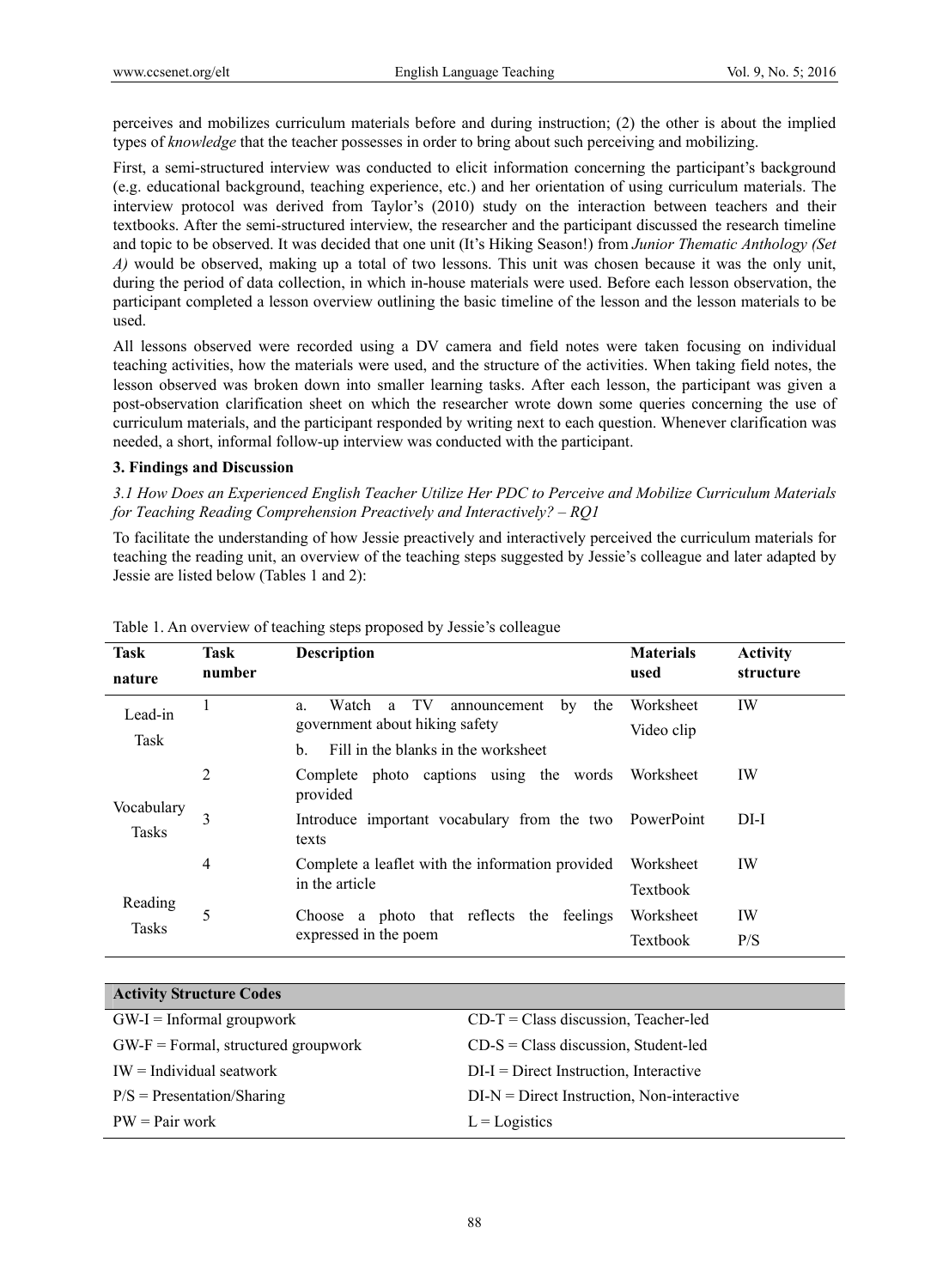| <b>Task</b>             | <b>Task</b>  | Description                                                                                                                                 | <b>Materials</b>         | <b>Activity</b>  |  |
|-------------------------|--------------|---------------------------------------------------------------------------------------------------------------------------------------------|--------------------------|------------------|--|
| nature                  | number       |                                                                                                                                             | used                     | structure        |  |
| Lead-in<br>Task         | $\mathbf{1}$ | Introduce the words 'map', 'compass', and<br>$\mathfrak{a}$ .<br>'stream' before playing the announcement                                   | PowerPoint<br>Worksheet  | $DI-N$<br>$CD-T$ |  |
|                         |              | Watch a TV announcement by the government<br>b.<br>about hiking safety                                                                      | Video clip               |                  |  |
|                         |              | Fill in the blanks in the worksheet<br>c.                                                                                                   |                          |                  |  |
|                         |              | Ask questions like 'what other things do you<br>d.<br>need to pay attention to when you go hiking' to<br>lead-in to the vocabulary teaching |                          |                  |  |
| Vocabulary<br>Tasks     | 2            | Introduce some important vocabulary from the two<br>(add more words and some<br>detailed<br>texts<br>explanations)                          | PowerPoint               | $DI-I$           |  |
|                         | 3            | Complete photo captions using the words provided                                                                                            | Worksheet                | IW               |  |
| Consolidation<br>Tasks  | 4            | Revisit the vocabulary taught before by playing a<br>brain-teaser game                                                                      | PowerPoint               | $CD-T$           |  |
|                         | 5            | A vocabulary activity to consolidate students'<br>understanding of the newly learnt words                                                   | Envelope<br>Paper strips | PW               |  |
| Vocabulary<br>Task      | 6            | Learn some more vocabulary                                                                                                                  | PowerPoint               | $DI-I$           |  |
| Reading<br><b>Tasks</b> | $\tau$       | a. A drawing activity when teaching paragraph 1                                                                                             | <b>Blank</b> paper       | $GW-I$           |  |
|                         |              | b. Read aloud and teach paragraph 1                                                                                                         | Textbook                 |                  |  |
|                         | $\,8\,$      | a. Ask students to name some landscapes mentioned<br>in paragraph 2                                                                         | Textbook                 | $CD-T$           |  |
|                         |              | b. Read aloud and teach paragraph 2                                                                                                         |                          |                  |  |
|                         | 9            | Teach paragraph 3 by showing a picture of the<br>McLehose Trail                                                                             | PowerPoint<br>Textbook   | DI-I             |  |
|                         | 10           | a. Complete a worksheet on hiking safety using<br>general knowledge                                                                         | Worksheet<br>(Jessie's)  | $GW-F$           |  |
|                         |              | b. Complete a leaflet with the information provided                                                                                         | Worksheet                |                  |  |
|                         |              | in the article                                                                                                                              | Textbook                 |                  |  |
|                         | 11           | Choose a photo that reflects the feelings expressed in                                                                                      | Worksheet                | IW               |  |
|                         |              | the poem                                                                                                                                    | Textbook                 | P/S              |  |

| Table 2. An overview of teaching steps after Jessie's adaptation (indicated in italics) |  |  |  |
|-----------------------------------------------------------------------------------------|--|--|--|
|                                                                                         |  |  |  |

| <b>Activity Structure Codes</b>        |                                              |
|----------------------------------------|----------------------------------------------|
| $GW-I = Informal groupwork$            | $CD-T = Class$ discussion, Teacher-led       |
| $GW-F = Formal$ , structured groupwork | $CD-S = Class$ discussion, Student-led       |
| $IW = Individual$ seatwork             | $DI-I = Direct Instruction, Interactive$     |
| $P/S =$ Presentation/Sharing           | $DI-N = Direct Instruction, Non-interactive$ |
| $PW = Pair work$                       | $L =$ Logistics                              |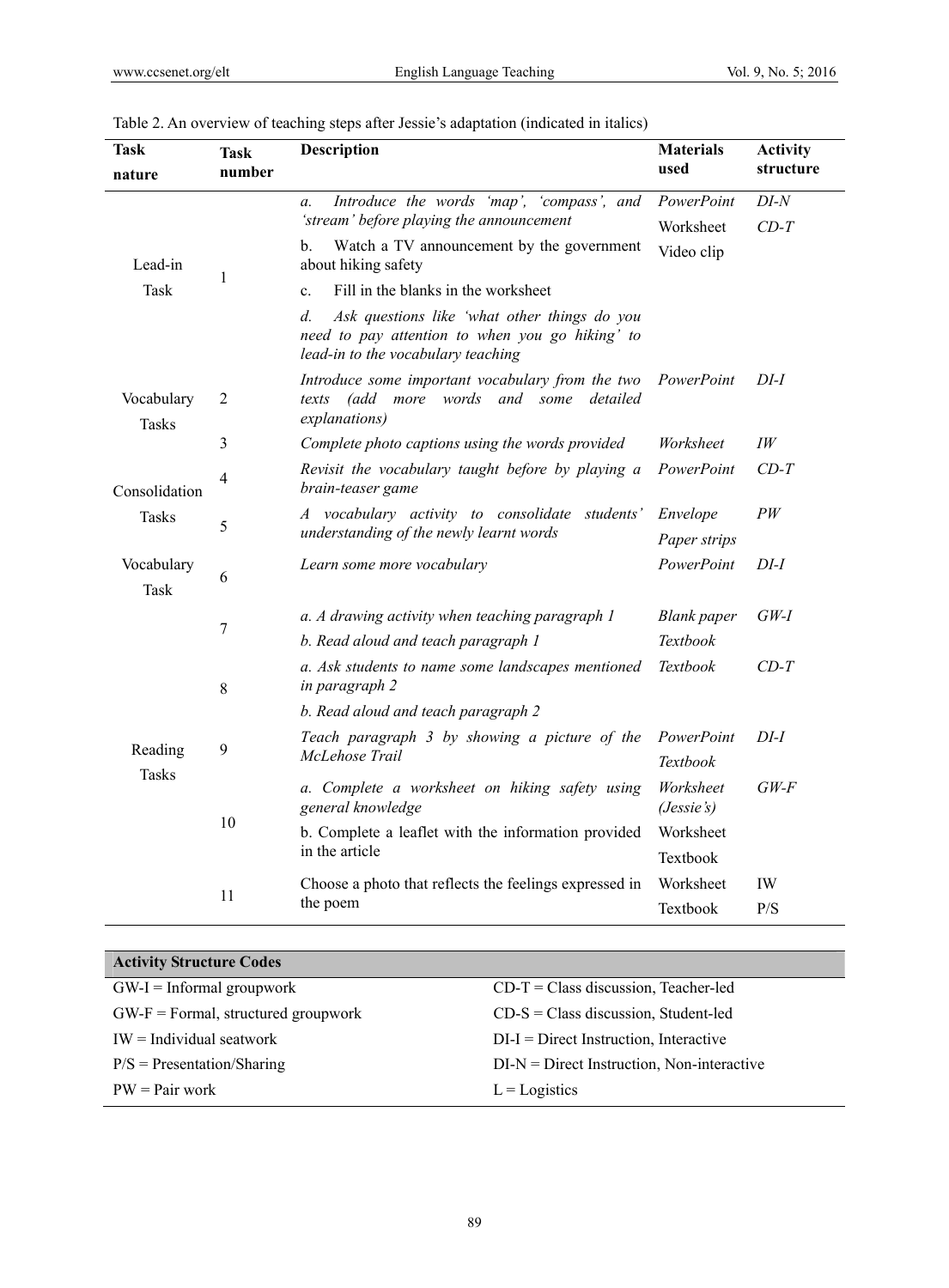## 3.1.1 Preactive Perception of Curriculum Materials

## *Difficulty of tasks*

Jessie paid close attention to the difficulty of each task and evaluated whether her students could handle the tasks. When perceiving the lead-in task (watch a TV announcement and fill in the blanks), Jessie thought the task was suitable for her students because all the key words were provided in the video and students could write down the answers without much difficulty. Nevertheless, when asked about the level of difficulty of the vocabulary tasks, Jessie remarked:

I think it's quite good but I think there are some other words that my class does not understand. Moreover, I will not always teach them every paragraph explicitly and sometimes I want them to read and understand the meaning on their own. They need to understand the words in order to do that. So I will see if the words in the PowerPoint are enough for my students to execute the tasks that I want them to complete.

Jessie concerned whether the difficulty of the words was appropriate to her students and whether the words included were enough. Recalling her experience of teaching some previous reading units, Jessie noted that even after her explanation, her students still had difficulty in understanding the word meaning. In another instance, she mentioned that her students would have difficulty understanding most of the words in the passage. Consequently, Jessie thought that her students might need some more scaffolding with respect to vocabulary because of their low proficiency in English and the foreseeable challenge that her students would face when they worked on the subsequent reading activity. Similar to how she perceived the lead-in task, her emphasis was on the needs of her students.

## *Task function*

Jessie perceived the function of the lead-in task was to arouse students' interest before she started teaching the vocabulary and the passage in a reading unit. Following this belief, Jessie stressed the importance of the video being new to the students so that they would not feel bored because some of them watched it before. Given the pre-task function of this video task, when asked about how she perceived this activity, she only gave a very short response: 'There is nothing special about this', rendering a relatively minor role to this task. On the contrary, Jessie recognized the importance of the vocabulary tasks as facilitating students' understanding of the texts. She said, 'I will not always teach them every paragraph explicitly and sometimes I want them to read and understand the meaning on their own. They need to understand the words in order to do that'. In light of this, Jessie was rigorous when reading the list of words included in the PowerPoint and expressed the necessity of including more words so that her students would be prepared to comprehend the reading texts.

## *Task relevance*

Jessie's attention was drawn to how relevant the tasks were to her own teaching objectives. When perceiving the materials of the two reading tasks, Jessie reflected:

When I read the materials, I would see whether students could complete the worksheets without really understanding the passage. If so, I think they are not useful… In some worksheets, I can simply copy all the answers from the text without understanding.

Jessie explicitly said that materials which only required students to copy the information from the text indiscriminately were not useful. She held the belief that reading tasks should check students' understanding of the text by serving as more than an outlet of regurgitated information. Regarding the last task on a poem, Jessie seemed to like the task design because it coincided with her teaching style of using pictures as stimuli to teach word and sentence meaning. She affirmed that pictures could really make students understand what she wanted to teach.

# 3.1.2 Preactive Mobilization of Curriculum Materials

In order to make the curriculum materials more suitable for her students and her teaching style, Jessie mobilized them through: addition and modification (including resequencing and reorganizing the tasks) (Tomlinson et al., 2004).

## *Mobilizing vocabulary tasks*

The most conspicuous mobilization was noted in the vocabulary tasks in response to their critical function to prepare students for the main reading tasks. Specifically, Jessie mobilized the vocabulary tasks in the following ways: (1) reordered the sequence of vocabulary tasks (Tasks  $2 \& 3$ ), (2) included more words in the vocabulary PowerPoint, (3) included more detailed explanations for some words, (4) split the vocabulary PowerPoint into two segments, and (5) added two games for consolidation (Tasks  $4 \& 5$ ). One example of Jessie modifying the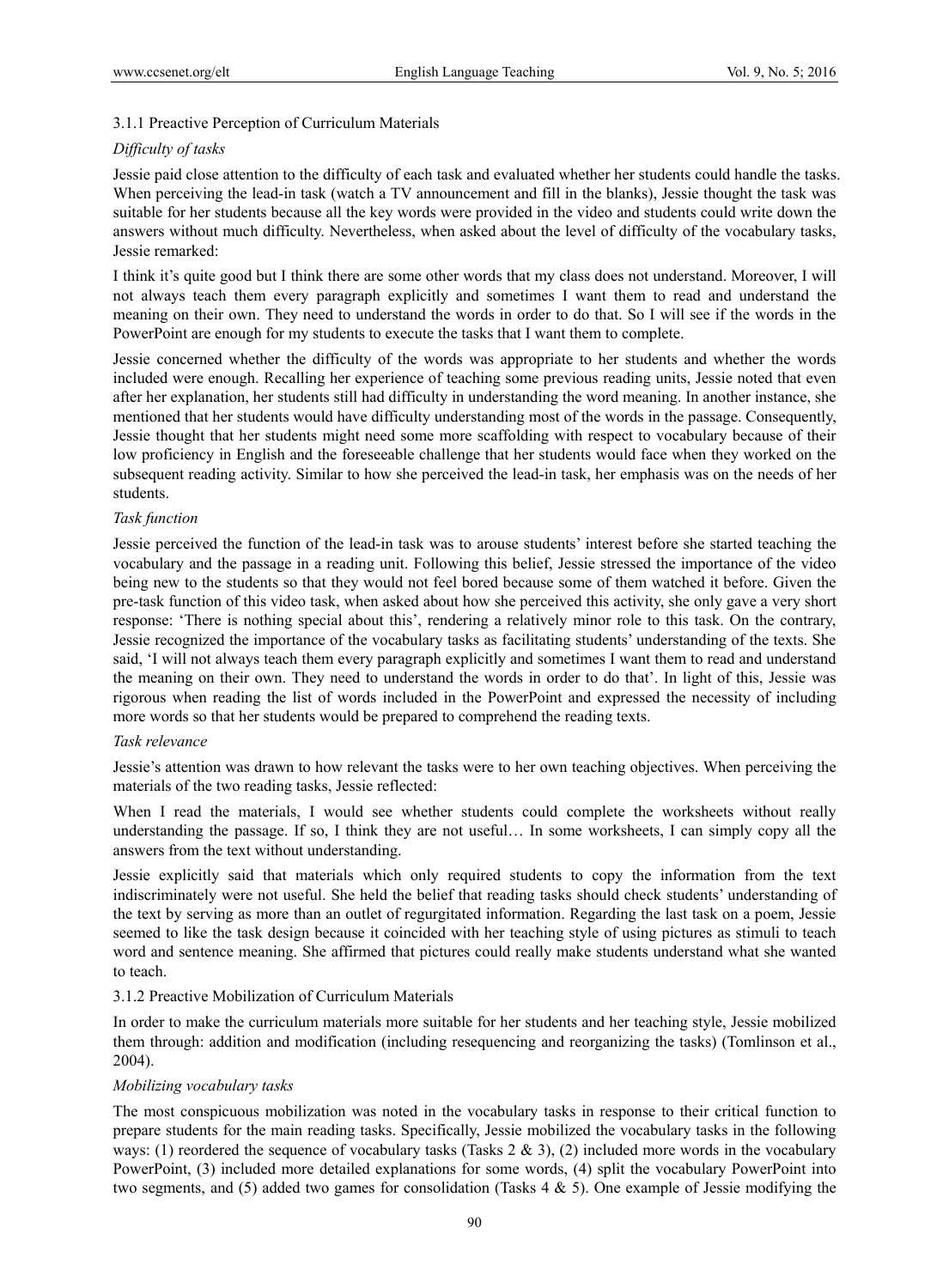tasks and adding new words could be found in the way she approached the photo captions task (Task 3). Instead of following the planned curriculum and asking her students to complete the photo captions using the words given, Jessie decided to first teach some of the vocabulary items using PowerPoint in order to provide enough scaffolding for the students to complete the task. Concerning the words in the PowerPoint, Jessie added 12 more words in total possibly because of the worry she expressed in the pre-lesson interview:

I will also start the lesson by teaching them some vocabulary. I added some more to the original PowerPoint because I think my students will not understand these. I need to make sure my students understand all the words so they can comprehend the passage.

#### *Mobilizing reading tasks*

When mobilizing the reading tasks provided by her colleague, Jessie exhibited a strong connection with how she perceived the tasks earlier. In accordance with the ways she perceived the tasks, she mobilized the reading tasks by: (1) adding a drawing task (Task 7), (2) adding a class discussion (Task 8), (3) adding a picture to explain a paragraph (Task 9), (4) creating a worksheet eliciting students' general knowledge about hiking (Task 10), and (5) conducting some of the tasks in the format of group-work (Tasks  $7 \& 10$ ). Specifically, I would highlight two instances when Jessie created an extra task and modified the format of a task. One time, Jessie mentioned that she would want the reading tasks to help students genuinely understand the text and she preferred using pictures as stimuli to explain the text. Taking these beliefs into account, Jessie designed a drawing task when teaching the first paragraph of the article:

… [I would] invite students to draw a picture about that portion [of the text]. In this way, I could test whether there are any discrepancies between their understanding and the situation described in the paragraph. I can then tell them maybe there should be an area of parkland or another area in the picture or whatsoever. What they draw doesn't need to be exactly the same but at least they have a conception about the paragraph.

Moreover, Jessie showed a propensity of letting students work in groups or holding teacher-led class discussion in order to allow more teacher-student and student-student interactions: 'I adapt the task to allow more room for discussion'. Examples of having group discussion included the drawing task (Task 7) and the general knowledge task (Task 10) while opportunities for whole class discussion were the naming task (Task 8) and the McLehose Trail picture (Task 9).

## 3.1.3 Interactive Perception and Mobilization of Curriculum Materials

When perceiving and mobilizing curriculum materials interactively (i.e. during instruction), Jessie's focus was on students' needs and readiness. This emphasis was evident in Jessie's enactment of Task 1 and Task 4. During the two lessons, Jessie paid close attention to the needs and readiness of her students when considering how to mobilize the curriculum materials. One instance was noted when the fourth task was enacted. Jessie originally planned to revisit the vocabulary taught earlier by having a brainteaser activity with her students. In this task, students had to shout out the words by looking at the pictures on the screen. During enactment, to perceive the needs of her students, Jessie asked whether the students thought it was necessary to revisit the vocabulary; some students responded that they could remember the words. Getting the reassuring response from her students, Jessie decided to abandon this revision task and go directly to the vocabulary activity.

Though not many instances of interactive perception and mobilization of curriculum materials were noted in the two lessons observed, the findings were coherent with what Remillard (2005) described, that teachers adjust the 'task in order to facilitate students' work with them' (p. 226) in the construction arena (interactive stage) by 'reading' their students rather than the curriculum materials. Contrary to the study by Sherin and Drake (2004), which reports that when mobilizing and adapting curriculum materials during instruction, teachers tend to create extra tasks to consolidate students' understanding rather than omit tasks, the participant in this study did not create any extra task in the two lessons observed but omitted one task (Task 4). Despite the different ways of mobilizing curriculum materials (omitting rather than adding), Jessie's consideration when making such deliberation was the same as the one identified in Sherin and Drake's study: students' understanding.

## 3.1.4 Alignment between Perception and Mobilization

It was clear that Jessie had different considerations which influenced her decision-making of how the curriculum materials should be used in the preactive and interactive stages. In the preactive stage, Jessie perceived the curriculum materials chiefly from the perspective of materials design including task appropriateness, level of difficulty, task function, and their role in the whole lesson structure. In the interactive stage, Jessie's main concern was her students: whether her students were prepared to go on to the next task. One important point to note was that Jessie's mobilization of curriculum materials in both the preactive and interactive stages aligned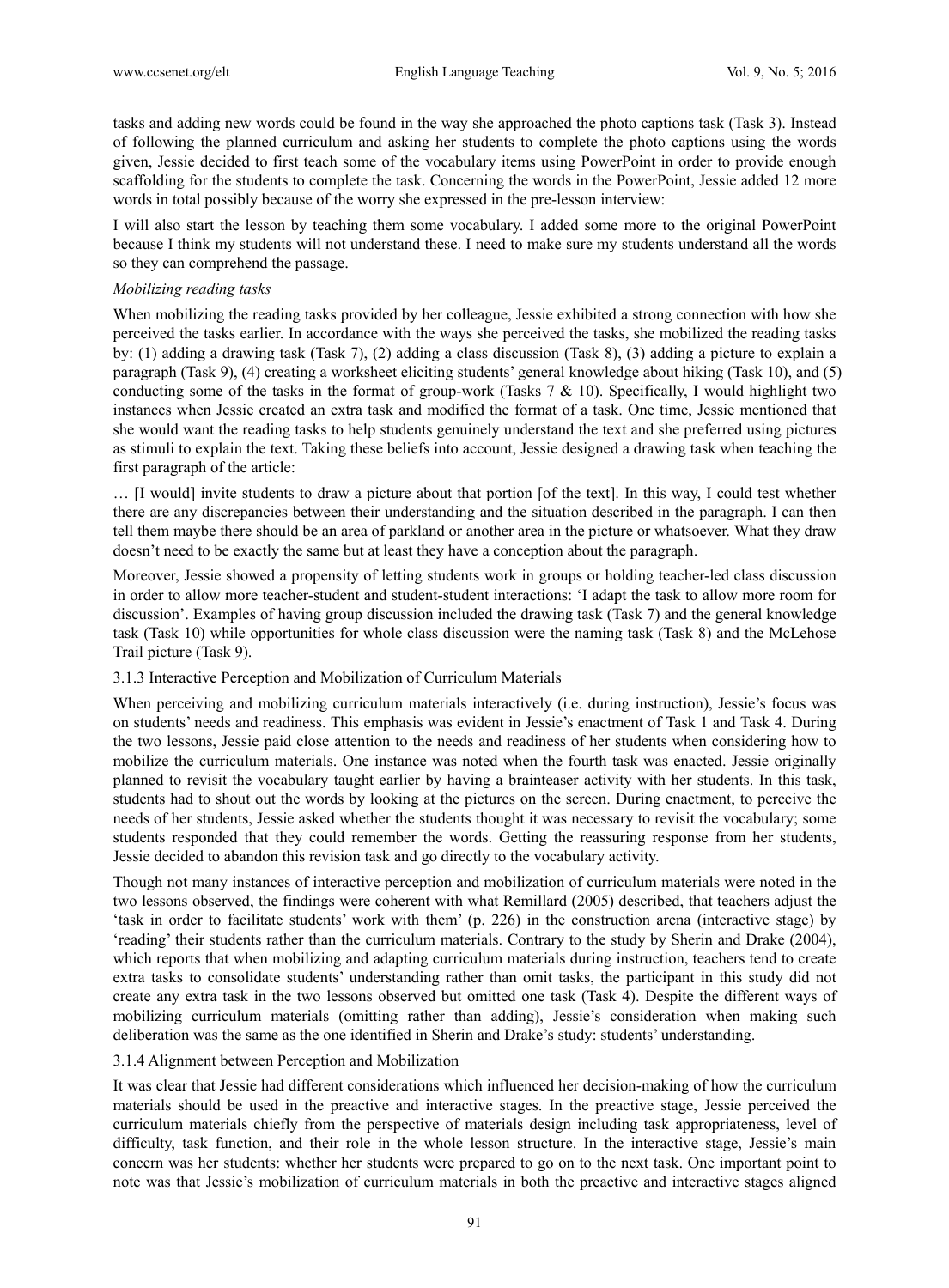with her perception. From the ways Jessie mobilized the materials, it was found that she made informed decisions when mobilizing curriculum materials in both stages. Taken together, Jessie demonstrated high PDC as exemplified in the ways she perceived and mobilized the curriculum materials, and how her mobilization helped in averting the perceived constraints of the materials and her students.

# *3.2 What Kinds of Teacher Knowledge Does She Draw Upon to Perceive And Mobilize Curriculum Materials in Her Teaching of Reading Comprehension? – RQ2*

Three types of teacher knowledge were identified in the two stages of curriculum materials use: Knowledge of curriculum materials (KCM), personal practical knowledge (PPK), and knowledge of learners (KLS). While all these knowledge types were evident in both the preactive and interactive stages, the discussion would be mostly on the former because Jessie seldom deviated from her intended teaching plan, rendering little insight into additional knowledge type at work in the latter though she took into consideration the readiness of the students (KLS) when she decided to omit the brain teaser activity.

#### 3.2.1 Knowledge of Curriculum Materials & PDC in the Preactive Stage

As one of the componenets of pedagogical content knowledge (PCK), KCM focuses on teachers' understanding of the progression of skills and knowledge of a topic and the materials available (Grossman, 1990; Huizinga, Handelzalts, Nieveen, & Voogt, 2014). In the case of Jessie, she seemed to have a very clear understanding of the progressions of skills and knowledge necessary for students to read a passage. In one of the interviews, she delineated her teaching steps in a very succinct way: 'I think a pre-task is important to arouse students' interest, and then I teach the vocabulary, then the passage'.

Responding to this understanding of the progression of knowledge, Jessie mobilized the materials by adding tasks to consolidate her students' understanding of the words in the texts as well as splitting the PowerPoint prepared by her colleague into two segments so that her students did not need to take in too much in one lesson. After understanding the vocabulary in a text, the next skill and knowledge that Jessie thought her students needed was getting the main idea of each paragraph. It was obvious that Jessie deconstructed the article into small portions (i.e. paragraphs) which can be easily handled by her students and designed tasks to help students get the gist of each paragraph. For example, when teaching the second paragraph of the article, Jessie designed a task that required students to locate the landscapes mentioned in the paragraph because the main idea of the paragraph was about the landscapes people would come across when hiking. Lastly, Jessie believed that students' understanding of the text should go beyond the main ideas to relate to students' personal experience. As such, she created a worksheet which elicited students' general knowledge of hiking safety (Task 10) and later invited students to choose a picture to express the emotions in the poem (Task 11) based on their own understanding.

## 3.2.2 Personal Practical Knowledge & PDC in the Preactive Stage

Jessie's personal practical knowledge (PPK) facilitated her perception of curriculum materials in the preactive stage in a sense that it provided her with a perspective or lens when reading the materials. The two very important personal philosophies or practical principles that characterized Jessie's PPK were: the use of pictures and group-work. In the interviews, Jessie felt very confident to make use of pictures to explain the meaning of words or the main ideas of paragraphs: 'I think pictures can really make students understand what I want to teach'. Although Jessie humbly said that it was a coincidence that she could find a picture that could adequately explain what the paragraph was about, when discussing the ways that she manipulated the pictures to teach word meanings and ideas in the paragraphs, Jessie demonstrated consistently her expertise in making use of pictures to explain word meanings and main ideas effectively in the two lessons observed. One way of mobilizing the materials using her PPK was that Jessie chose pictures which gave her a situation or context to explain a word. For example, Jessie found a picture of a woman doing exercise on a stationary bike to teach the word 'intensive'. She made use of the situation and asked prompting questions to her students: 'When do we need intensive training?' Some students responded by saying 'competition' and 'exam'. Making full use of the situation given by the picture, Jessie was able to explain the meaning of such abstract words.

Another practical principle that Jessie had in her PPK was the use of group-work. When discussing the reason why she wanted to include more group-work in the lesson, she responded by using an example from one of her Secondary 4 English lessons:

The original design is to facilitate students to ask questions concerning certain kinds of summer jobs. I adapt the task to allow more room for discussion. I added something to the worksheet before distributing to the students.

In a bid to facilitate discussions, Jessie adapted existing tasks and created new tasks to provide opportunities for students to share ideas. Amongst the 10 tasks, three of them were conducted in the format of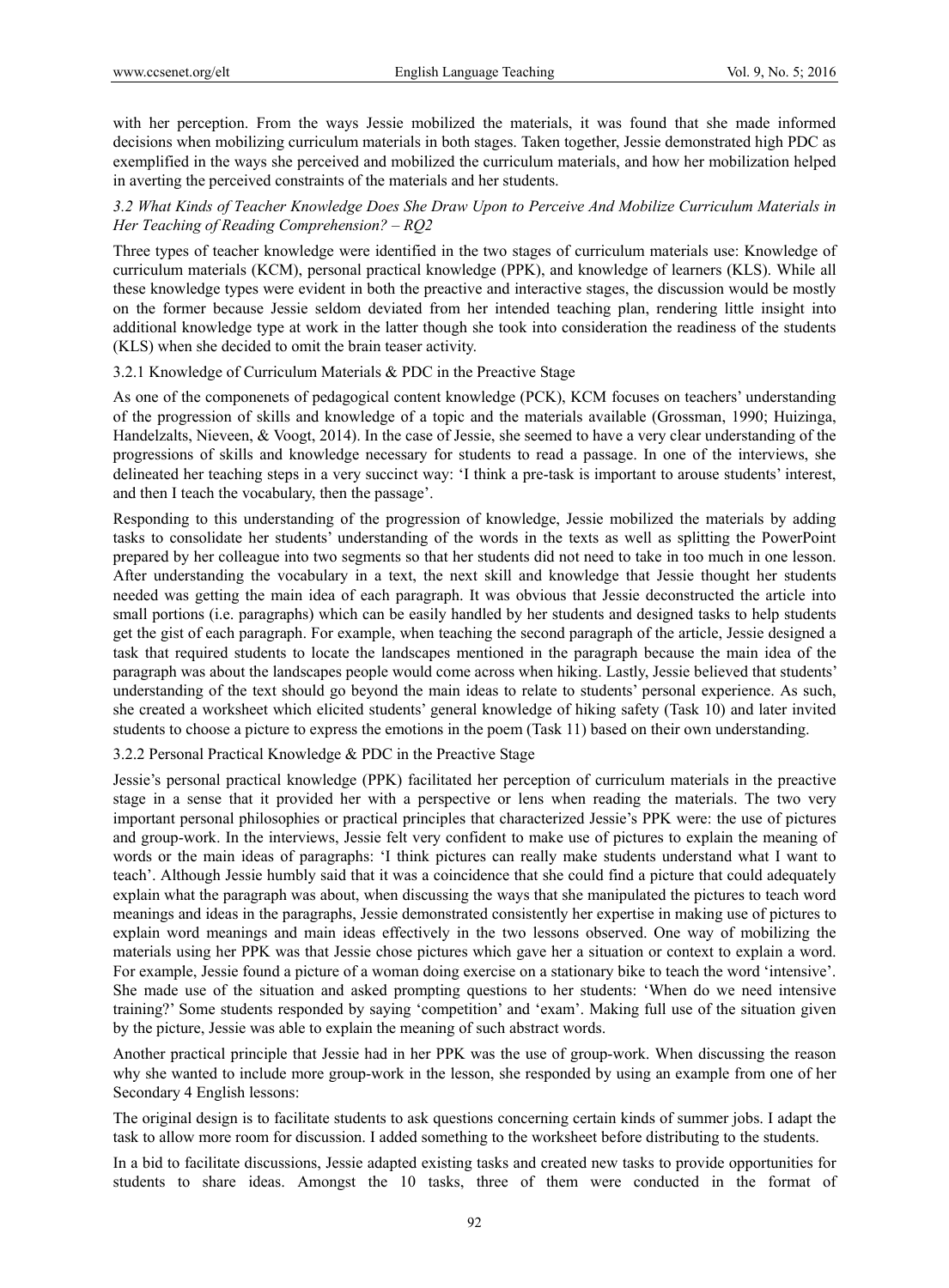group-work/pair-work (Tasks 5, 7, 10) and three in the format of teacher-led, whole-class discussion (Tasks 1, 4, 8).

3.2.3 Knowledge of Learners & PDC in the Preactive and Interactive Stages

Jessie demonstrated her knowledge of learners (KLS), understanding of students' characteristics and how instruction should be adjusted in order to attend to those characteristics (Arends, 2004; Rahman et al., 2010; Rivkin, Hanushek, & Kain, 2000) by mobilizing the curriculum materials in three ways: (1) strengthening the scaffolding and revision tasks, (2) increasing the amount of input, and (3) simplifying the output. When reading the materials, Jessie pointed out her class was weak and some tasks were quite challenging for her class on many occasions:

I would go through the words in the PowerPoint and maybe add in some more words… Just like this year, my class is quite weak. Even after my explanation, my students still have difficulty in understanding the meaning. Then, I would explain in Cantonese again, so as to make things easier for them to understand.

Sometimes we would ask the students to read the text on their own and complete some tasks, but I find it quite challenging for my class to do so… Because my class is quite weak, I find that even if they can answer the questions, there are some sentences in the passage that they don't really understanding. I would read the passage with them and explain in greater depth.

# *Preactive stage*

In the preactive stage, Jessie perceived the curriculum materials through the lens of KLS i.e. her students' readiness and ability. From the above transcriptions, it was obvious that Jessie worried that the materials or tasks might be too challenging for her students. This concern was justifiable due to the fact that Jessie's class was a remedial class and the materials were designed to cater for all students in the form. In this way, Jessie mobilized the curriculum materials by adjusting the difficulty of some tasks or creating new tasks to scaffold students' understanding or consolidate newly taught knowledge. For instance, before attempting the task of photo captions (Task 3), Jessie decided to scaffold her students by teaching some vocabulary items using PowerPoint (Task 2). Correspondingly, a brainteaser task (Task 4) and a vocabulary game (Task 5) were created to check students' understanding of newly learnt vocabulary before teaching the article. Second, the level of difficulty of some materials such as the vocabulary PowerPoint was adjusted to suit the ability of her students. 12 extra words were added to the PowerPoint because Jessie thought her students might have difficulties understanding those basic words.

## *Interactive stage*

In the interactive stage, Jessie's use of curriculum materials was also greatly affected by her KLS. In the lead-in task (Task 1), instead of playing the video once for students to complete the blanks, Jessie played the video one more time because she observed that some students could not get the answers. KLS is an essential component in PDC in both preactive and interactive stages where teachers perceive the needs of students in order to mobilize curriculum materials that can adequately respond to them.

## **4. Implications and Conclusion**

With reference to how Jessie perceived and mobilized a set of school-based curriculum materials for teaching reading comprehension (Diagram 1), two implications were drawn regarding the expansion of the PDC framework and how English teachers should be prepared to develop and use school-based curriculum materials.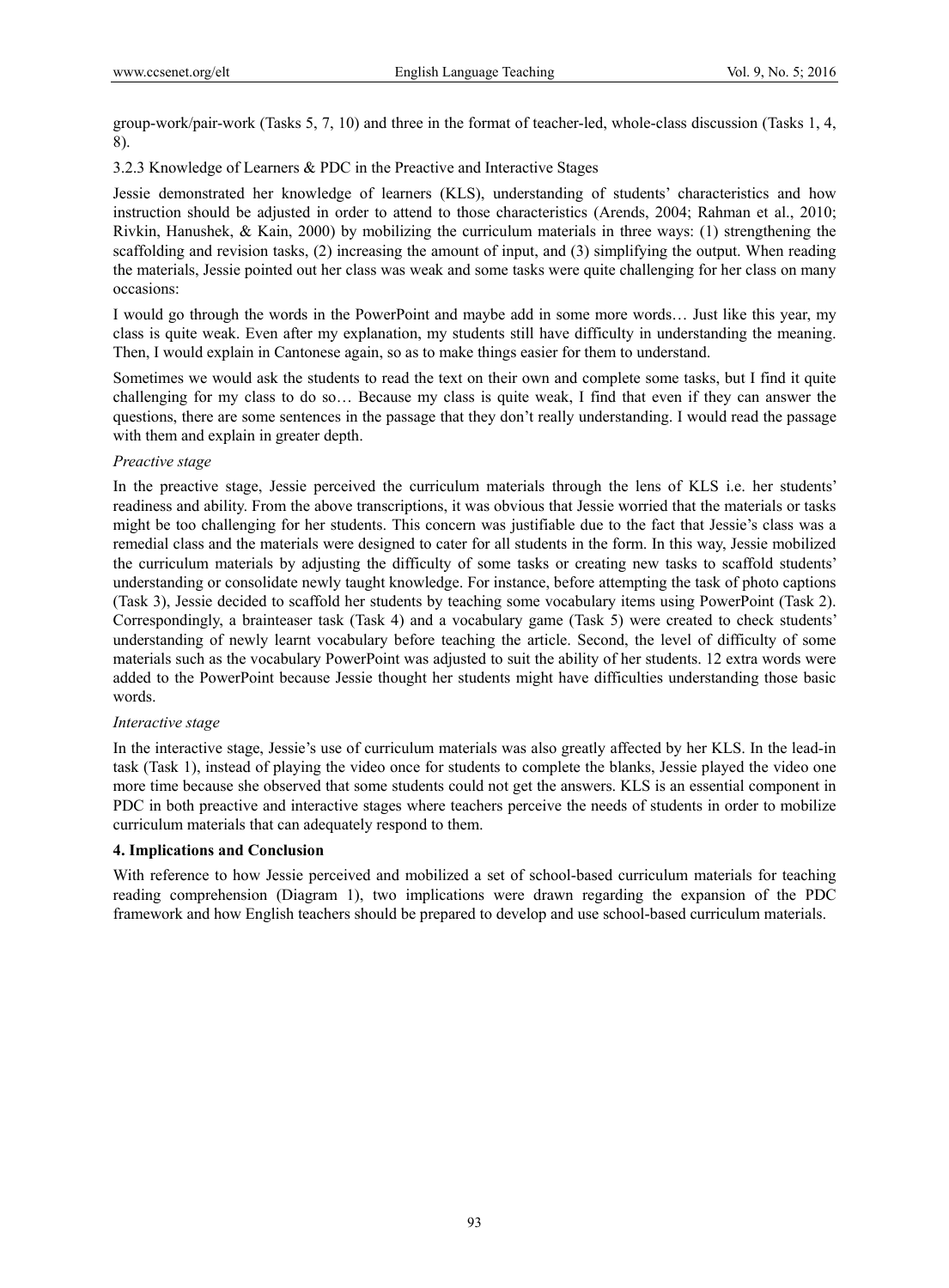

Diagram 1. Diagrammatical representation of Jessie's PDC

#### *4.1 Theoretical Implications: Expansion of the PDC Framework*

While current research examines ways that teachers use curriculum materials in the context of Mathematics Education using PDC, this study ventures to apply the construct to the area of English Language Teaching. Through analyzing how an experienced English teacher perceived and mobilized in-house materials for teaching reading comprehension in two stages, this study expands the construct of PDC by identifying the underlying teacher knowledge at work which facilitates the development of PDC in teachers. While previous studies on PDC identified that Mathematics teachers with high PDC possess strong KLS, the PDC of Jessie exemplifies two additional types of teacher knowledge: KCM and PPK. In the findings, Jessie paid much attention to the 'constraints' and 'affordances' of the curriculum materials at hand (KCM) (Vygotsky, 1978; Wertsch, 1991, 1998) through the lenses of her own teaching style (PPK) and the needs of her students (KLS). This suggests that teacher knowledge not only operates as discrete variables in affecting a teacher's PDC but also interacts to contribute to her use of curriculum materials. Another theoretical implication is related to PDC in two implementation stages: preactive and interactive. As shown in the findings, Jessie not only mobilized the curriculum materials through modification, addition, and reordering in the preactive stage, she also omitted a task in the interactive stage because her perception changed from resolving mismatches amongst the curriculum materials, her teaching style, and the students' needs to students' readiness. This shows that English teachers' perception and mobilization of curriculum materials is a continuous process that extends from before instruction (preactive) to during instruction (interactive). This sheds important light on the expansion of PDC to take into consideration teachers' ability and action to perceive and mobilize curriculum materials before and during instruction to enable a more holistic understanding of teachers' ability to use curriculum materials.

#### *4.2 Practical Implication: Support to English Teachers' Use of Curriculum Materials*

In order to empower English teachers to use curriculum materials effectively, support and training should be given to promote teachers' understanding of not only the materials available, but also their teaching style and students' needs. In educational milieus where school-based development of curriculum materials is encouraged, the primary support usually pertains to the development of teachers' KCM only. For example, in Hong Kong where the study was conducted, the Education Bureau provided a plethora of online curriculum materials for schools to use and adapt. There were seminars held to inform teachers of the resources available. Nevertheless, English teachers were still perplexed and frustrated to use the materials provided. One explanation is that there are mismatches between the materials and the teachers' teaching style and the needs of their students. In other words, there is a paucity of support to help English teachers to use curriculum materials in three ways: (1) to reflect on their teaching style, (2) to reflect on the characteristics of their students, and (3) to find out ways to mobilize existing curriculum materials. From the findings, it could be seen that Jessie effectively perceived and mobilized the curriculum materials because she demonstrated her understanding of not only the curriculum materials but also her teaching orientations and students' characteristics. For example, Jessie selected pictures to explain the vocabulary and added some new words to the PowerPoint. This mobilization was informed by her understanding of her teaching style, that is, she is good at teaching words using pictures and her understanding that her students were weak in vocabulary and might need more input.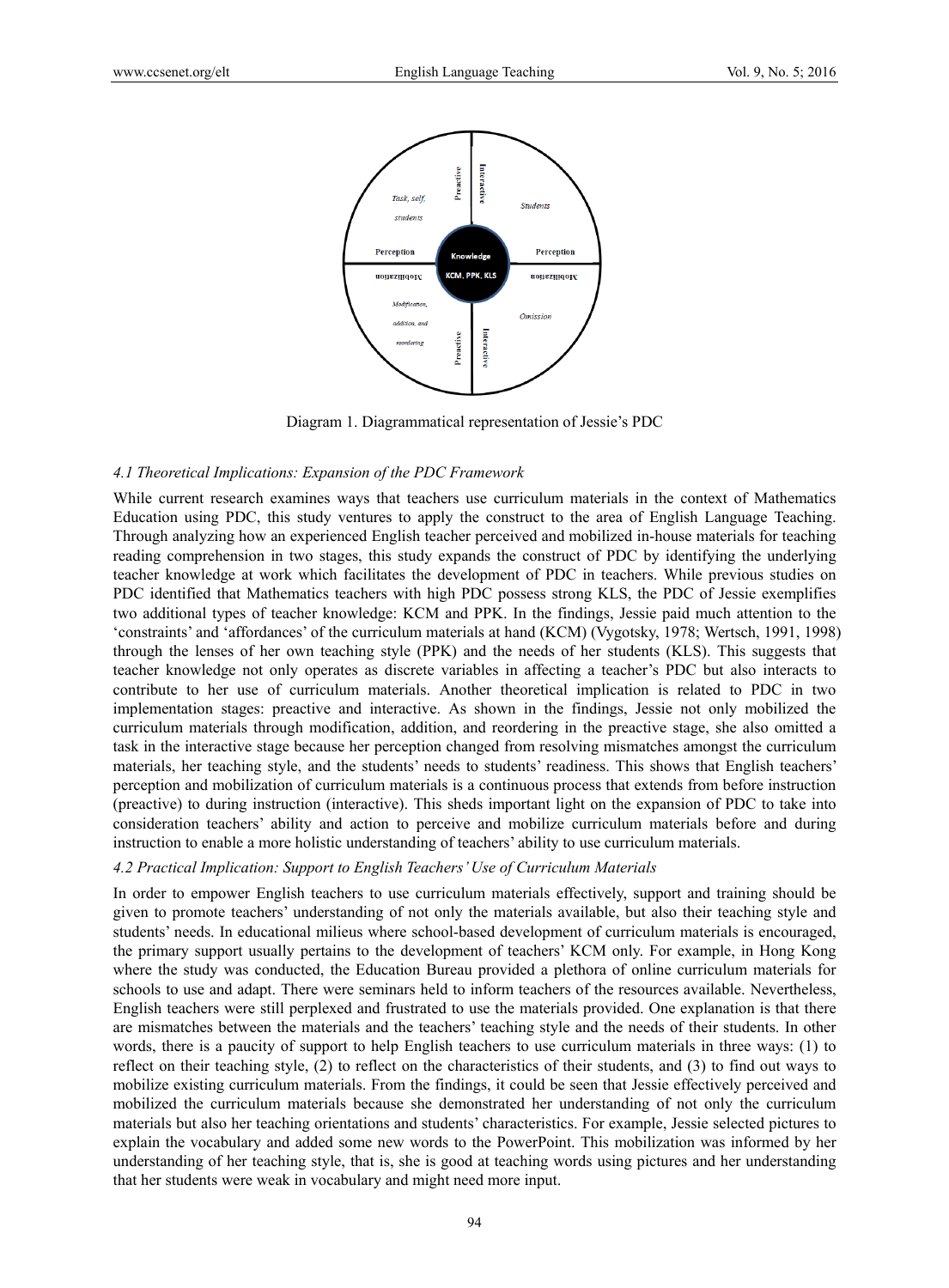#### *4.3 Limitations of the Study*

The study, however, was not without limitation. The study only focused on how one experienced teacher used curriculum materials in two reading lessons; it did not contrast the possibly unalike ways curriculum materials are used by different teachers. Future research can investigate, in greater depth (by comparing how novice and experienced English teachers use curriculum materials) and over a more extended time span, how different degrees of expertise in the types of teacher knowledge affect the effectiveness of curriculum materials use. Another area for future research would be on expanding the factors which affect a teacher's PDC to include not only teacher knowledge, but also beliefs of teachers and other contextual factors.

#### **References**

Arends, R. I. (2004). *Learning to teach* (6th ed.). New York: McGraw-Hill.

- Ball, D. L., & Cohen, D. K. (1999). *Instruction, capacity, and improvement*. Philadelphia, PA: Consortium for Policy Research in Education, University of Pennsylvania.
- Ben-Peretz, M. (1990). *The teacher-curriculum encounter: Freeing teachers from the tyranny of texts*. Albany, NY: State University of New York Press.
- Borg, S. (2006). *Teacher cognition and language education*. London: Continuum.
- Brown, M. (2002). Teaching by Design: Understanding the Intersection between Teacher Pracitce and the Design of Curricular Innovations. (Doctor of Philosophy Dissertation), Northwestern University, Evanston, Illinois.
- Brown, M. (2009). The teacher-tool relationship. In J. T. Remillard, B. A. Herbel-Eisenmann, & G. M. Lloyd (Eds.), *Mathematics teachers at work: Connecting curriculum materials and classroom instruction* (pp. 17-36). New York, NY: Routledge.
- Brown, M., & Edelson, D. C. (2003). *Teaching as design: Can we better understand the ways in which teachers use materials so we can better design materials to support their changes in practice?* LeTUS Report Series.
- Curriculum Development Institute. (2007). *English language curriculum and assessment guide* (secondary 4 6). Hong Kong: Government Printer.
- Charalambous, C. Y., & Hill, H. C. (2012). Teacher knowledge, curriculum materials, and quality of instruction: Unpacking a complex relationship. *Journal of Curriculum Studies, 44*(4), 443-466. http://dx.doi.org/10.1080/00220272.2011.650215
- Clandinin, D. J., & Connelly, F. M. (1987). Teachers' personal knowledge: What counts as 'personal' in studies of the personal? *Journal of Curriculum Studies, 19*(6), 487-500. http://dx.doi.org/10.1080/0022027870190602
- Clandinin, D. J., & Connelly, F. M. (1996). Teachers' professional knowledge landscapes: Teacher stories. Stories of teachers. School stories. Stories of schools. *Educational Researcher, 25*(3), 24-30. http://dx.doi.org/10.3102/0013189X025003024
- Clark, C. M., & Peterson, P. L. (1986). Teachers' thought process. In M. C. Wittrock (Ed.), *Handbook of research on teaching* (pp. 255-296). New York: Macmillan.
- Cunningsworth, A. (1979). Evaluating course materials. In S. Holden (Ed.), *Teacher training* (pp. 31-33). Oxford: Modern English Publications.
- Davis, E. A., Beyer, C., Forbes, C. T., & Stevens, S. (2007). *Promoting pedagogical design capacity through teachers' narratives*. Paper presented at the The National Association for Research in Science Teaching, New Orleans.
- Day, C., Stobart, G., Sammons, P., Kington, A., & Gu, Q. (2007). *Teachers matter: Connecting lives, work and effectiveness.* Berkshire, UK: Open University Press.
- Dow, P. (1991). *Schoolhouse Politics*. Cambridge, MA: Harvard University Press. http://dx.doi.org/10.4159/harvard.9780674330344
- Education Department. (1992). *SMI manual on school administration*. Hong Kong: Government Printer.
- Eisner, E. W. (1983). The art and craft of teaching. *Educational Leadership, 40*(4), 4-13.
- Elbaz, F. (1981). The teacher's "practical knowledge": Report of a case study. *Curriculum Inquiry, 11*(1), 43-71. http://dx.doi.org/10.1080/03626784.1981.11075237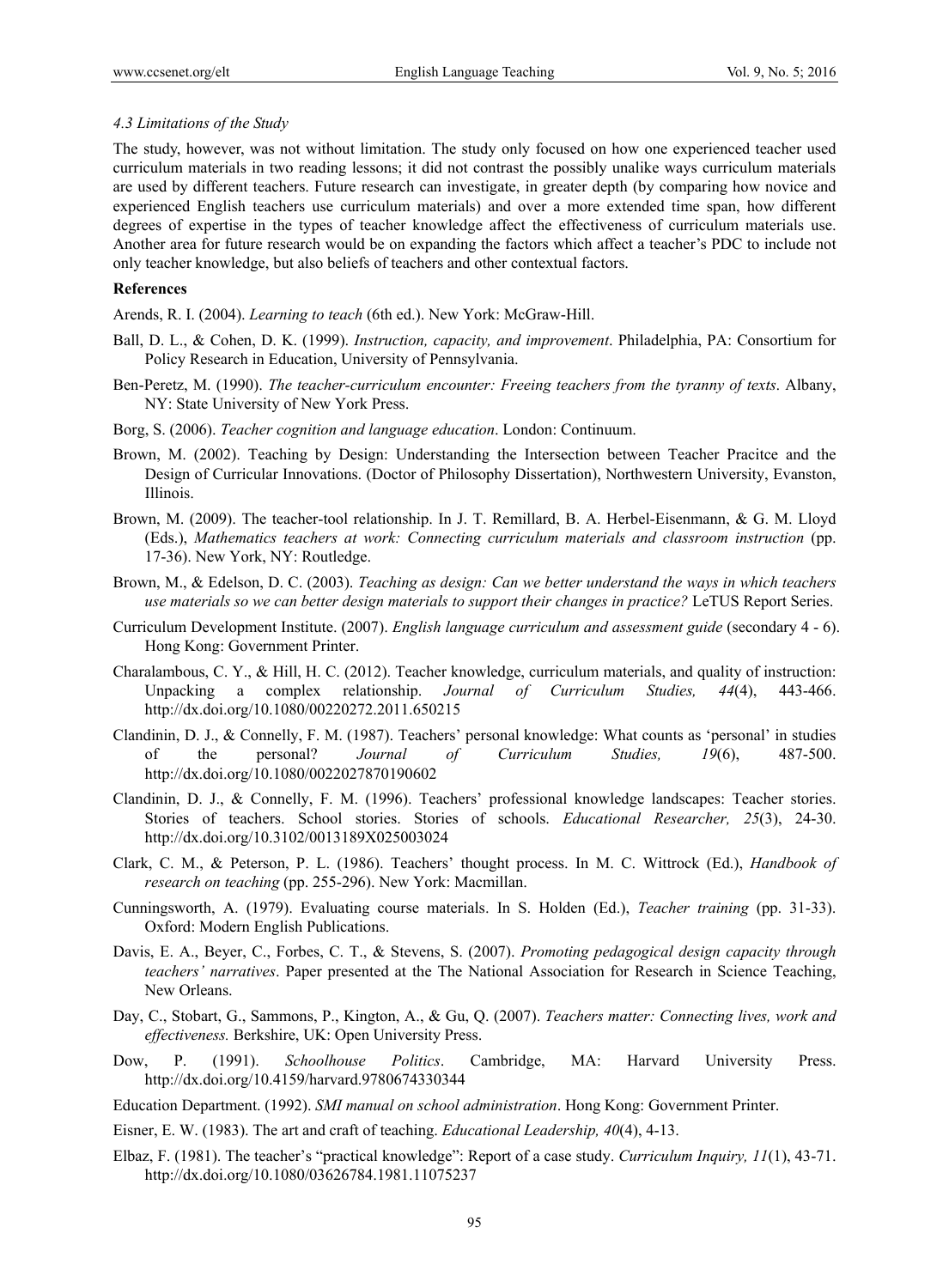- Fullan, M. G., & Pomfret, A. (1977). Research on curriculum and instruction implementation. *Review of Educational Research, 47*(2), 335-397. http://dx.doi.org/10.3102/00346543047002335
- Grossman, P. (1990). *The making of a teacher: teacher knowledge and teacher education*. New York: Teachers College Press.
- Hashweh, M. Z. (2005). Teacher pedagogical constructions: A reconfiguration of pedagogical content knowledge. Teachers and Teaching: *Theory and Practice, 11*(3), 273-292. http://dx.doi.org/10.1080/13450600500105502
- Huizinga, T., Handelzalts, A., Nieveen, N., & Voogt, J. M. (2014). Teacher involvement in curriculum design: Need for support to enhance teachers' design expertise. *Journal of Curriculum Studies, 46*(1), 33-57. http://dx.doi.org/10.1080/00220272.2013.834077
- Kennedy, M. M. (2010). Attribution error and the quest for teaching quality. *Educational Researcher, 39*(8), 591-598. http://dx.doi.org/10.3102/0013189X10390804
- Land, T. J. (2011). *Pedagogical design capacity for teaching elementary mathematics: A cross-case analysis of four teachers*. Retrieved from http://lib.dr.iastate.edu/cgi/viewcontent.cgi?article=3062&context=etd
- Law, E. H.-f., & Nieveen, N. (Eds.). (2010). *Schools as curriculum agencies: Asian and European perspectives on school-based curriculum development*. The Netherlands: Sense Publishers.
- Littlejohn, A. (2011). The analysis of language teaching materials: Inside the Trojan Horse. In B. Tomlinson (Ed.), *Materials development in language teaching* (2nd ed., pp. 179-211). Cambridge, UK: Cambridge University Press.
- McGrath, I. (2013). *Teaching materials and the roles of EFL/ESL teachers: Practice and theory*. London: Bloomsbury Academic.
- Merriam, S. B. (1988). *Case study research in education*. San Francisco: Jossey-Bass.
- Pea, R. D. (1993). Practices of distributed intelligence and designs for education. In G. Salomon (Ed.), *Distributed cognition* (pp. 47-87). New York, NY: Cambridge University Press.
- Rahman, F. A., Scaife, J., Yahya, N. A., & Jalil, H. A. (2010). Knowledge of diverse learners: Implications for the practice of teaching. *International Journal of Instruction, 3*(2), 83-96.
- Remillard, J. T. (1999). Curriculum materials in mathematics education reform: A framework for examining teachers' curriculum development. *Curriculum Inquiry, 29*(3), 315-342. http://dx.doi.org/10.1111/0362-6784.00130
- Remillard, J. T. (2000). Can curriculum materials support teachers' learning? Two fourth-grade teachers' use of a new mathematics text. *The Elementary School Journal, 100*(4), 331-350. http://dx.doi.org/10.1086/499645
- Remillard, J. T. (2005). Examining key concepts in research on teachers' use of mathematics curircula. *Review of Educational Research, 75*(2), 211-246. http://dx.doi.org/10.3102/00346543075002211
- Remillard, J. T., & Bryans, M. B. (2004). Teachers' orientations towards Mathematics Curriculum Materials: Implications for Teacher Learning. *Journal for Research in Mathematics Education, 35*(5), 352-388. http://dx.doi.org/10.2307/30034820
- Richards, J. C. (1996). Teachers' maxims in language teaching. *TESOL Quarterly, 30*(2), 281-296. http://dx.doi.org/10.2307/3588144
- Rivkin, S. G., Hanushek, E. A., & Kain, J. F. (2000). *Teachers, schools and academic achievement*. Retrieved from http://www.utdallas.edu/research/greenctr/papers
- Sampson, N. (2009). *Teaching materials and the autonomous language teacher: A study of tertiary English teachers in Hong Kong*. University of hong Kong. Unpublished EdD thesis.
- Shchultz, S. E. (2002). Assessing growth in teaching knowledge. *Issues in Teacher Education, 11*(1), 49-63.
- Sherin, M. G., & Drake, C. (2004). Identifying patterns in teachers' use of a reform-based elementary mathematics curriculum. Retrieved from  $\alpha$ http://www.gse.upenn.edu/~janiner/pdf/Sherin.drake.curricmodels.pdf
- Shulman, L. (1987). Knowledge and teaching: Foundations of the new reform. *Harvard Educational Review, 57*(1), 1-23. http://dx.doi.org/10.17763/haer.57.1.j463w79r56455411